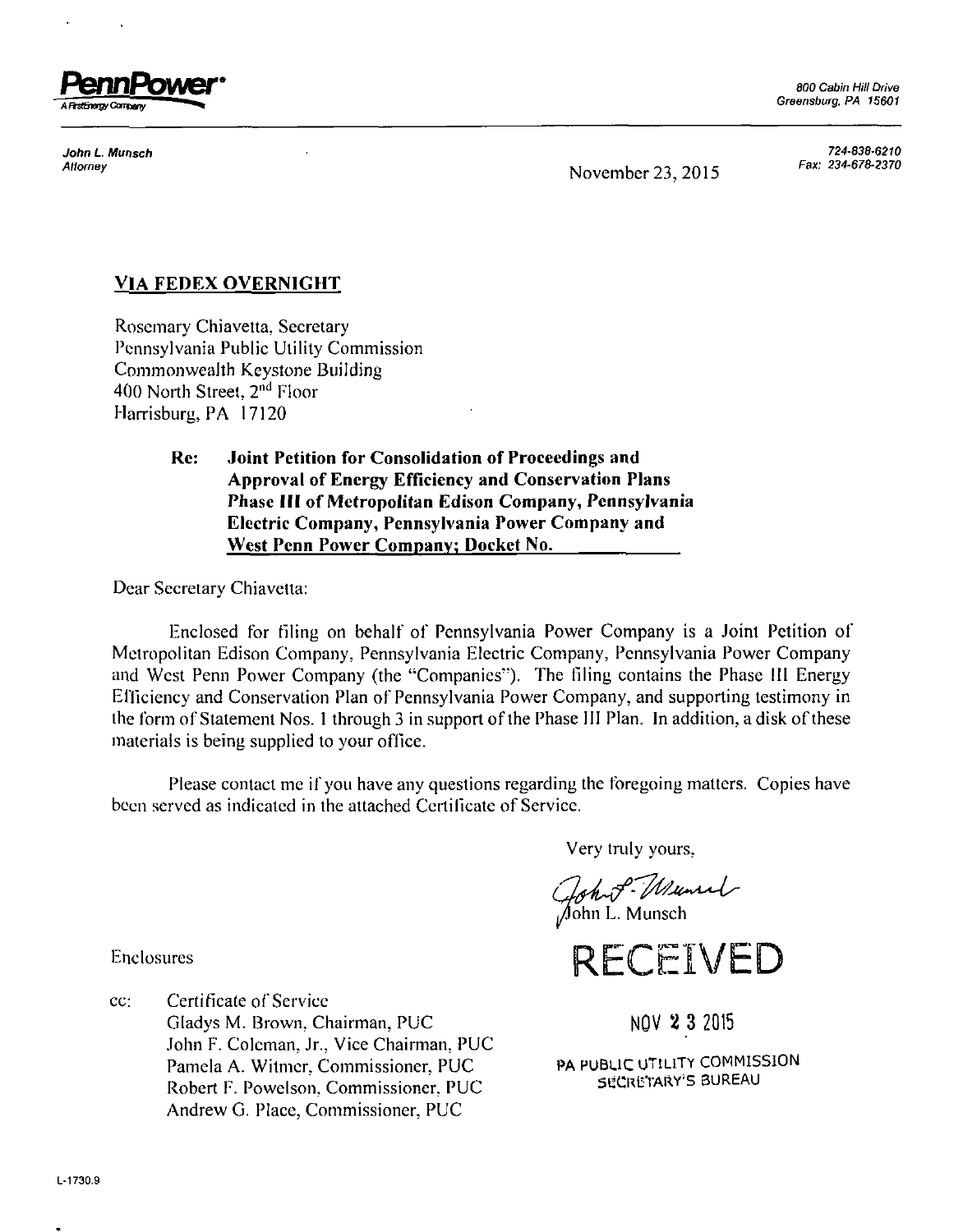## **BEFORE THE PENNSYLVANIA PUBLIC UTILITY COMMISSION**

**Joint Petition for Consolidation of Proceedings and Approval of Energy Efficiency and**   $\ddot{\mathbf{z}}$ **Conservation Plans Phase HI of Metropolitan Edison Company, Pennsylvania Electric Company, Pennsylvania Power Company and West Penn Power Company** 

 $\sim$   $\sim$ 

Docket No. P-**\_\_\_\_\_\_\_\_\_** Docket No. P-**\_\_\_\_\_\_\_\_\_\_\_\_\_ Docket No. P \_ Docket No. P** 

## **CERTIFICATE OF SERVICE**

I hereby certify that I have this day served a true copy of the foregoing document upon the parties, listed below, in accordance with the requirements of §1.54 (relating to service by a party).

Johnnie H. Simms, Director Pennsylvania Public Utility Commission Bureau of Investigation & Enforcement Commonwealth Keystone Building 400 North Street Harrisburg, PA 17120

John R. Evans, Small Business Advocate Office of Small Business Advocate Commerce Building 300 North Second Street, Suite 1102 Harrisburg, PA 17101

Tanya J. McCloskey Office of Consumer Advocate 555 Walnut Street 5<sup>th</sup> Floor, Forum Place Harrisburg, PA 17101-1923

Thomas J. Sniscak William E. Lehman Hawke McKeon & Sniscak, LLP 100 N. 10<sup>th</sup> Street P.O. Box 1778 Harrisburg, PA 17105-1778

Date: November 23, 2015

<u>Sphoot Musul</u>



NOV 2 3 2015

PA PUBLIC UTILITY COMMISSION SECRETARY'S BUREAU